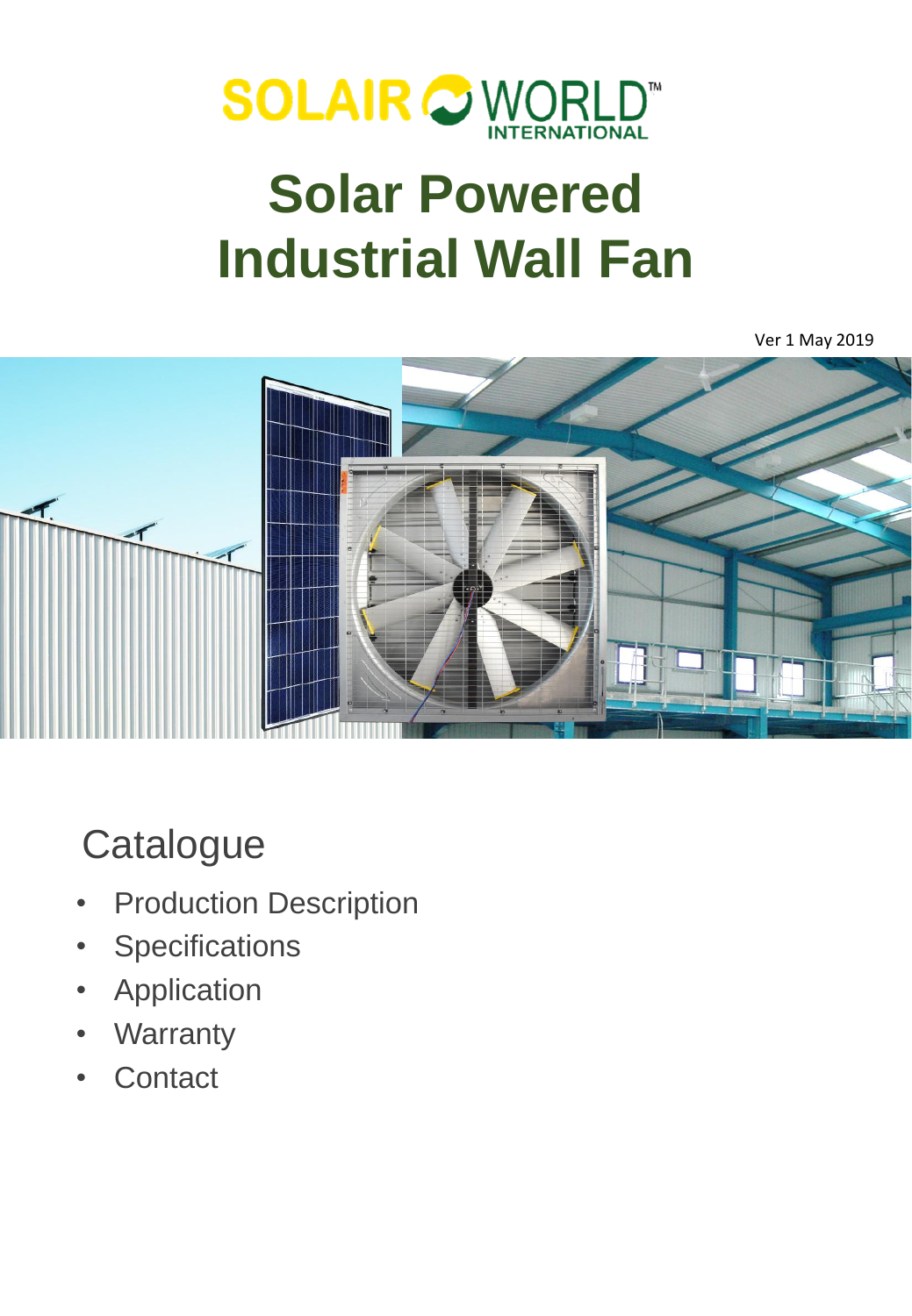## **Features:**

Direct drive, No belt pulley No maintenance, No electricity bill Get product cost refund within 3 years ½ energy consumption than normal fan 36V low voltage input / output for better safety Easy-operate pure DC solar system without inverting Strong fan heart, the unique waterproof DC brushless motor Smart controller switch backup energy in when sunlight is weak

#### **Get your bill paid by free solar energy within 3 years**

**New Type Solar Powered Air Exhaust Fans**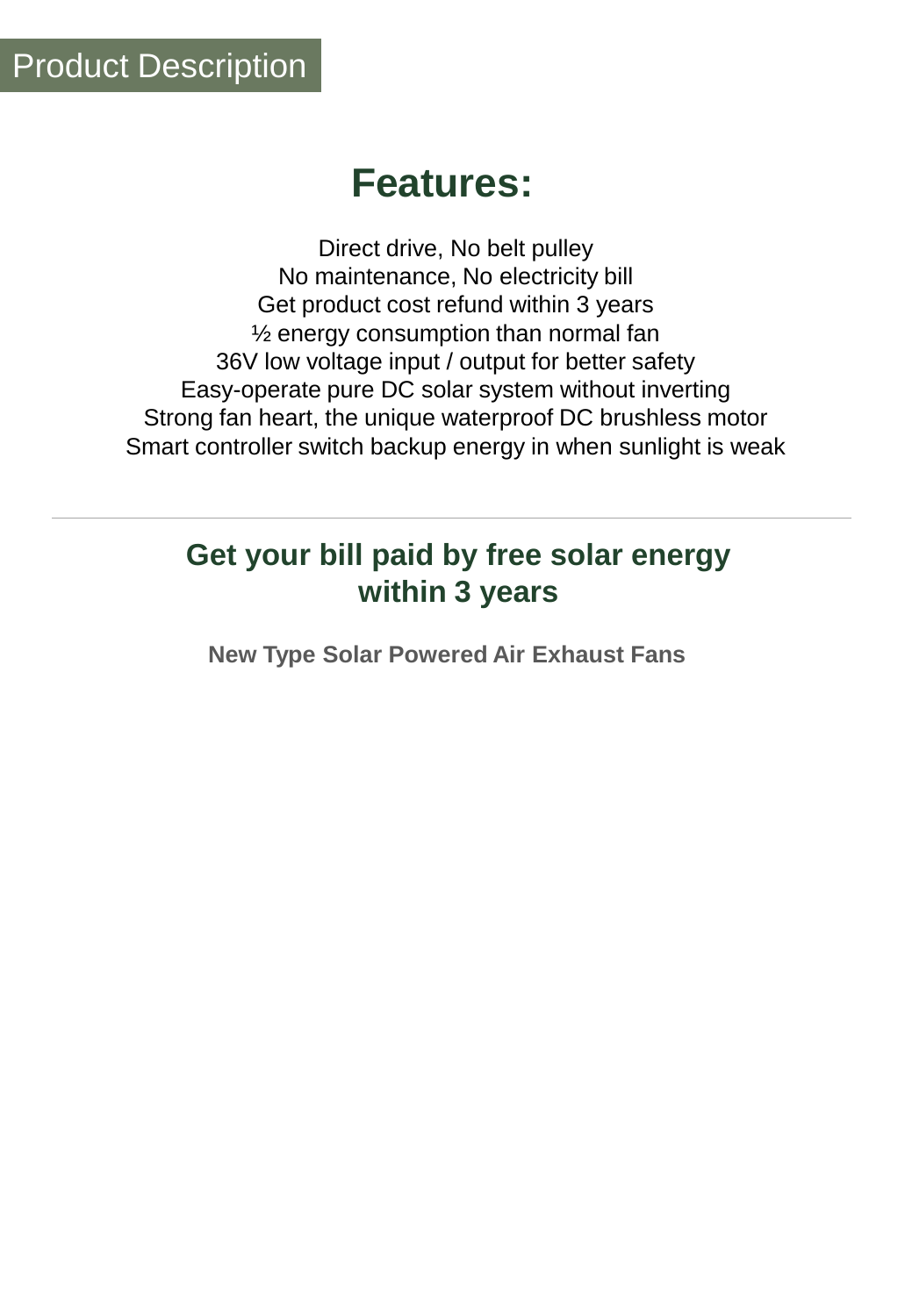### SN2016011 dia. 1110mm

#### **Solar Panel + Adapter**

- 1.2x1.2m large size with powerful winding ability
- Powered by 350W solar panel at day;
- Keep running powerfully even with power supply 's backup by controller' s auto switch even when it's cloudy;
- Continue working at night with energy cost no more than 320W from AC grid;
- ½ energy consumption than normal fan



## Specification

| <b>Power</b>                | 350W 36V solar DC power+ DC36V back up power                                                                                                                                                                     |  |
|-----------------------------|------------------------------------------------------------------------------------------------------------------------------------------------------------------------------------------------------------------|--|
| <b>Solar Panel</b>          | Polycrystalline solar panel, 1956x992x50mm                                                                                                                                                                       |  |
| <b>Blades</b>               | Diameter 1110mm fan blades, 8 pcs                                                                                                                                                                                |  |
| <b>Motor</b>                | <b>Brushless DC Motor, IP68</b>                                                                                                                                                                                  |  |
| <b>Host Size</b>            | 1220x1220x400mm                                                                                                                                                                                                  |  |
| <b>Housing</b>              | Galvanized steel                                                                                                                                                                                                 |  |
| <b>Color</b>                | Silver                                                                                                                                                                                                           |  |
| <b>Installation</b>         | Wall mounting                                                                                                                                                                                                    |  |
| <b>Working Efficiency</b>   | Up to 29,500CMH                                                                                                                                                                                                  |  |
| <b>Controller</b>           | The smart controller keeps monitoring the output of solar<br>panel and switches in the back-up power to assist<br>automatically, which makes sure the fan working powerfully<br>but not any solar energy wasted. |  |
| <b>Back-up Power Supply</b> | Transfer high volt AC power to 36V low volt DC power to<br>back-up the fan working when it's cloudy or at night                                                                                                  |  |
| <b>Power Mode</b>           | Fan powered by solar panel at day; Keep fast even when<br>cloudy with assistant power from AC grid; Continue working at<br>night with energy cost no more than 320W from AC grid;                                |  |
| <b>Packing</b>              | 1 set/2 wooden cases                                                                                                                                                                                             |  |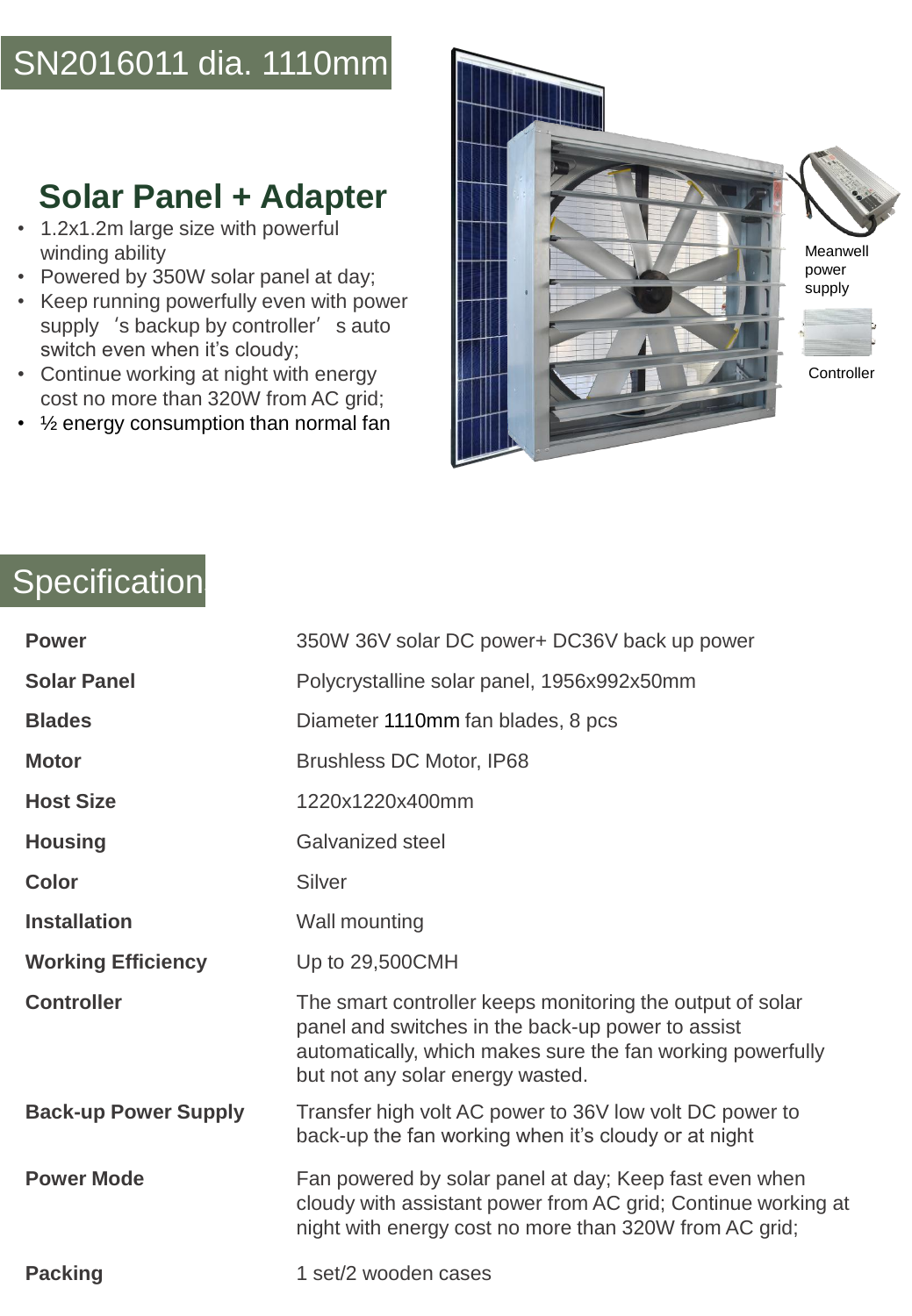## Application

Industrial Plant, Commercial building Agricultural Green House, Animal Breeding House, Livestock Feeding Shed…





With anti-rust fan housing and **waterproof motor**, the fan is suitable for any other big area you can imagine!